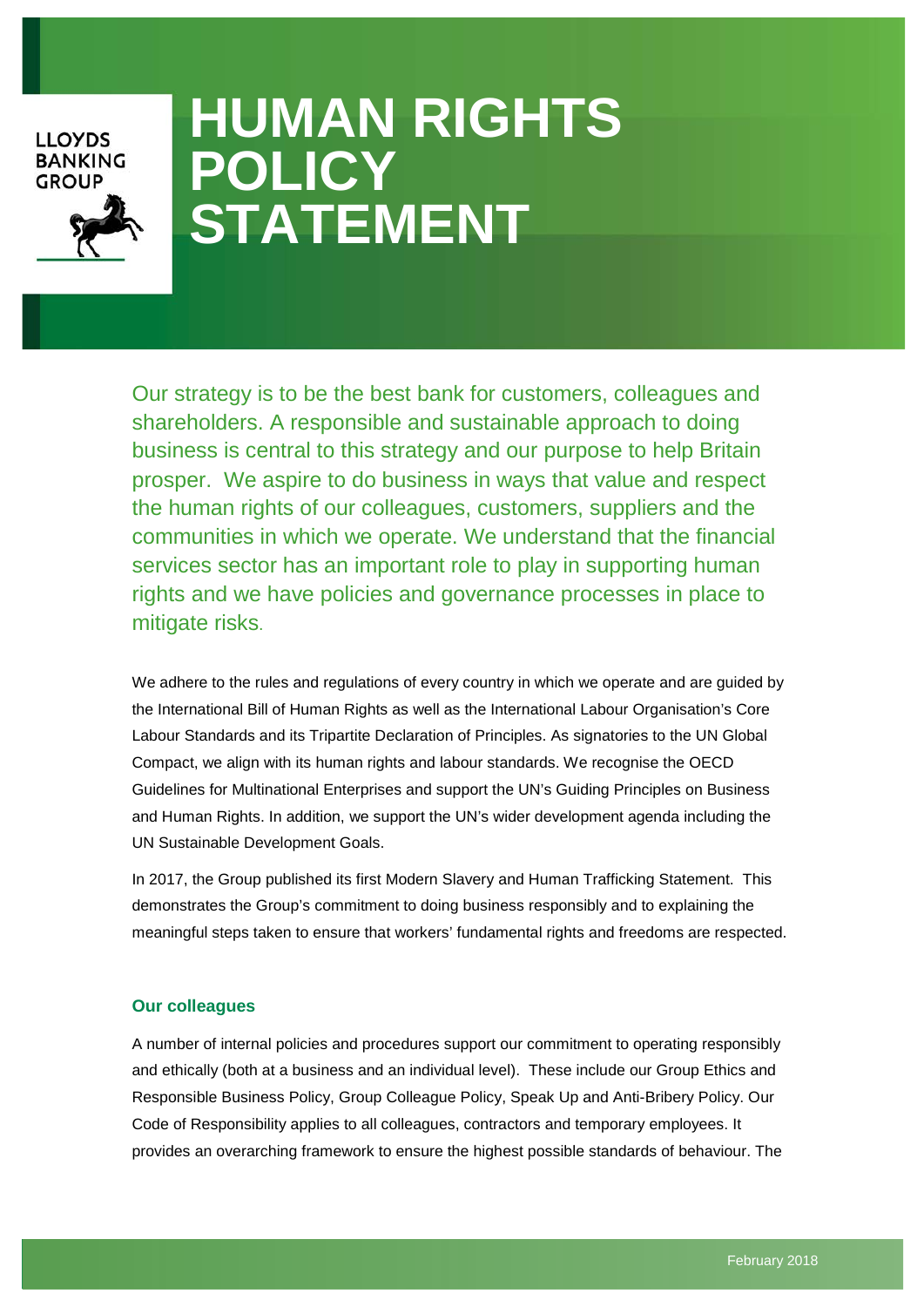Code also contains a guide that outlines the ways in which respect for human rights should inform colleagues' and contractors' actions and decisions.

We recognise that everyone is different and we are working hard to build an inclusive bank that reflects the diversity of modern Britain. Our Group Inclusion and Diversity approach focuses on gender, ethnicity, disability, LGBT and agile working (including maternity/paternity leave) with each topic sponsored by a Group Executive Committee member. We do not tolerate discrimination, harassment, bullying or victimisation in respect to employment and occupation and deal with any colleague disputes and grievances fairly, following clear policies and procedures.

We support colleagues' rights to exercise freedom of association and have extensive collective bargaining processes in place – both in the UK and overseas. We have recognition agreements with two trade unions that collectively negotiate on behalf of around 95% of colleagues. Our relationship with these trade unions allows all parties to work together to improve the working environment and ensure colleagues are rewarded fairly for their contribution to the Group. Our decision to become a Living Wage Employer in 2015 resulted from this approach.

We are committed to achieving the highest standards of health and safety, and fire protection for our colleagues, customers, and anyone who visits our premises. This includes working to safeguard and promote colleague wellbeing by ensuring a psychologically sound working environment to help prevent work-related illness, and providing support and health advice in times of need. We try to help colleagues find a positive balance by providing opportunities such as flexible and agile working.

#### **Our customers**

We have approximately 27 million retail customers and around 1 million small business customers. We value them all, including those who are vulnerable and who might otherwise be excluded from vital financial services. We aspire to be fair and transparent in everything we do for them: to provide every customer with access to appropriate, affordable, responsibly structured credit; to support them when they have financial difficulties; and to investigate any complaints they have, thoroughly and fairly.

We acknowledge that human rights encompass social, ethical and environmental issues and consequently take these into account in our investment, lending and service operations. We also require our business customers to meet certain requirements in these areas. We will not enter into credit or investment relationships with businesses believed to be in breach of any activities prohibited by international conventions supported by the UK government. These include the Oslo Convention on Cluster Munitions and the Ottawa Treaty on Anti-Personnel Landmines.

We have policies and procedures in place that help protect our customers, including our Group Anti-money Laundering and Fraud Policies which also disrupts perpetrators, as well as our Data Privacy and our Information and Cyber Security Policies.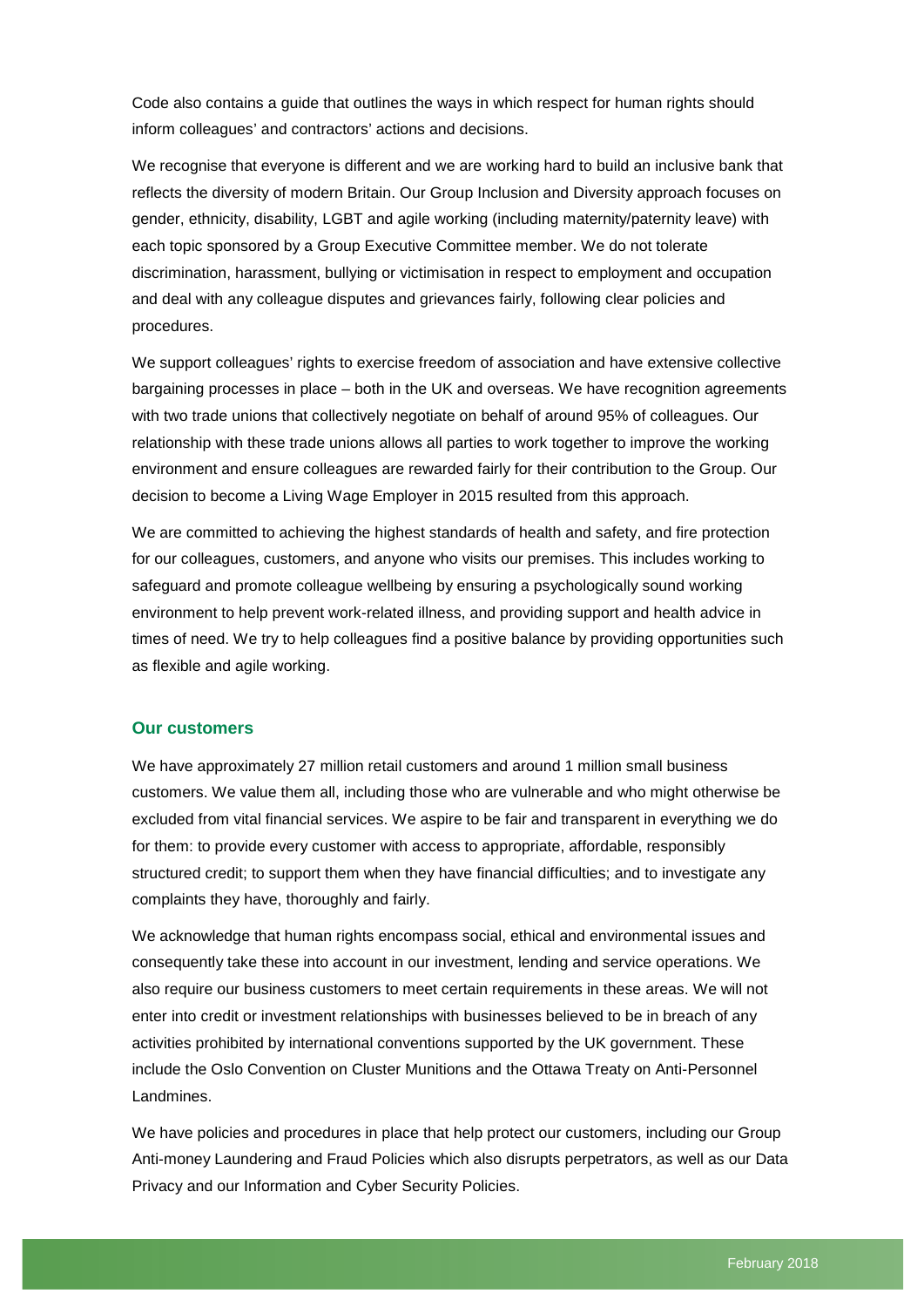We are signatories to the United Nations Principles for Responsible Investment and the Equator Principles – a credit risk management framework we use to determine, assess, and manage environmental and social risk in project finance. We recognise the impact of environmental phenomena, such as extreme weather and temperature increases, and that we must address climate change in our efforts to ensure human rights are protected.

#### **Our suppliers**

Responsible sourcing is integral to the way we do business. Before selecting suppliers, we follow a due diligence process, which evaluates them against key criteria, including their human rights provisions. We require all suppliers to sign up to our [Code of Supplier Responsibility,](http://www.lloydsbankinggroup.com/globalassets/our-group/suppliers/responsible-sourcing/lbg-code-of-supplier-responsibility_v17_04-12-14-final.pdf) which defines our expectations and highlights the importance we place on respect for human rights in all our business relationships. All suppliers must respect their employees' human rights and comply with all relevant legislation, regulations and directives in the countries and communities in which they operate.

The Code addresses seven specific issues including human rights and details the expectations we place on our suppliers and those in their supply chains:

- Respect the human rights of their employees and comply with all relevant legislation, regulations and directives in the countries and communities in which they operate
- Prohibit forced labour (slavery) and human trafficking in their supply chain and give their employees the right and ability to leave employment if they choose
- Prohibit child labour
- Ensure that wages meet legally-mandated minimums without unauthorised deductions
- Allow their employees to legally organise and join associations (such as labour unions)
- Provide clear and uniformly applied disciplinary and grievance procedures including prohibiting mental, physical or verbal abuse
- Ensure working hours are in accordance with local regulation and industry practice, and voluntary overtime is at a manageable level

To reinforce our responsible sourcing practices, our Sourcing Policy makes it clear that we have no appetite for unethical treatment of our suppliers. All colleagues engaged in sourcing must follow the defined Business Sourcing Process and undertake sourcing in line with the requirements of our Group Ethics and Responsible Business Policy. Compliance with our standards is required and monitored throughout our relationship with all suppliers. We help them to address any human rights violations that may arise.

#### **Our communities**

We are committed to help protect human rights and improve opportunities for people living in the communities we serve. Our support for local communities is focused on tackling social disadvantage and helping vulnerable people or those excluded from mainstream banking. We